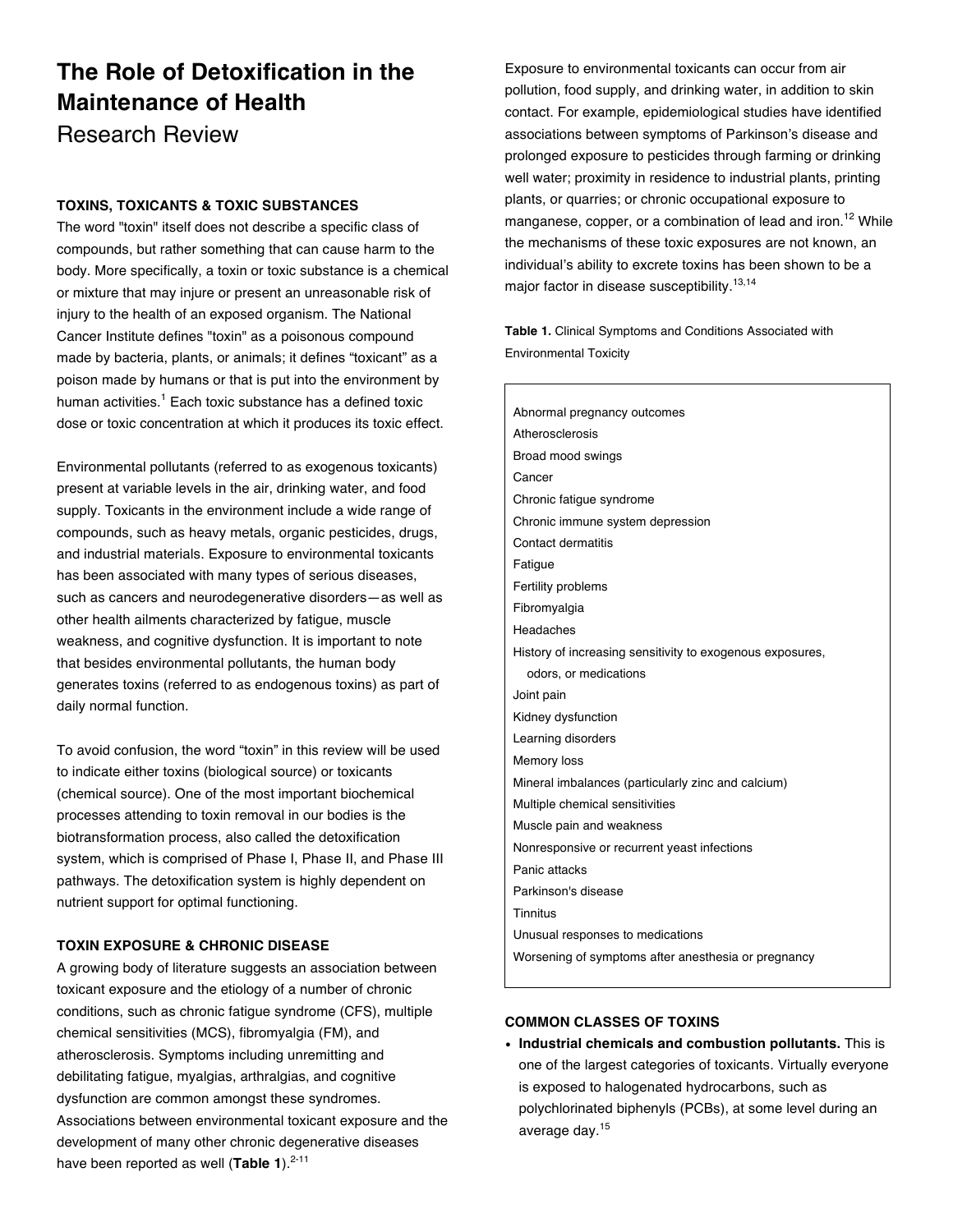- **Pesticides.** Many of the industrial chemicals are developed for their toxic effects on certain organisms and then sold as pesticides, insecticides, and herbicides. Most pesticides are in some way toxic to humans.<sup>16</sup>
- **Endocrine disruptors.** Common endocrine disruptors include phthalates found in plastics, PCBs, bisphenol A (BPA), some pesticides, synthetic steroids in meat, and dichlorodiphenyltrichloroethane (DDT).<sup>17</sup> Biologists have long noted problems with sterility and malformation of sex organs in many animal species that have been linked to the presence of these contaminants in the environment.
- **Toxic metals.** Lead, mercury, cadmium, arsenic, and other toxic metals are ubiquitous in the environment and often have delayed effects because they accumulate in the body. For example, lead can be sequestered in bones, replacing calcium, where it has a half-life of 62 years.<sup>18</sup> Lead toxicity includes DNA damage, depressed immune system function, anemia, hypertension, kidney disease, and increased tooth decay.19,20
- **Food additives, preservatives, and drugs.** The greatest toxin exposure by far is through oral intake of foods, drugs, and water containing toxic substances that can be absorbed in the gastrointestinal (GI) tract.

#### **TOXIC LOAD & STORAGE OF TOXINS**

It is becoming apparent that toxin exposures cannot be considered individually, because humans are not exposed to individual toxins exclusively. Moreover, toxins can act in an additive manner if they exert their toxic effects through the same pathway(s). Further, the majority of toxic substances are fat-soluble, so they can sequester in tissues and remain there for many years. $21,22$  In this way, toxins can continue to accumulate so that body tissues are exposed to much higher doses than environmental concentrations would suggest are present.

#### **REMOVAL OF TOXINS FROM THE BODY**

In order to remove these diverse toxins, the body has a complex, integrated system designed to convert fat-soluble toxins to water-soluble molecules, after which they can be directly excreted through renal or biliary routes. This system is called the detoxification or biotransformation system, including Phase I and Phase II metabolizing enzymes and Phase III transporters. Toxin-metabolizing enzymes are predominantly expressed in the liver, GI tract, lungs, and kidneys, although most cells have some detoxification capacity. Biotransformation reactions occur in concert, working together to remove toxins.

**Phase I Bioactivation**. Fat-soluble toxins do not have a reactive site that will easily attach to the water-soluble moiety; therefore, a reactive site must be made first on the toxin before the water-soluble piece can be attached. This is accomplished by the Phase I enzymes. $^{23}$  Phase I reactions are catalyzed by a number of different enzymes, primarily from the cytochrome P450 (CYP) superfamily of enzymes. Eighteen families of CYP enzymes have been identified in humans, and each of these contains several subfamilies.

Phase I enzymes are localized to the cytosol of the cell and are regulated by receptor mediated gene transcription. CYPs have broad specificity and use the reduced form of nicotinamide adenosine dinucleotide (NADH) as a cofactor in converting oxygen to a hydroxyl group on the fat-soluble toxin. The result of this reaction is the generation of a reactive site on the transformed toxin. This reactive hydroxyl site is very much like that of a reactive oxygen species (ROS), and can readily bind to other molecules, such as DNA and proteins.

On occasion, the product from this part of the detoxification process becomes soluble in water after the addition of the hydroxyl group and can be directly excreted. This is the case with caffeine, which undergoes only Phase I activation before excretion. This direct, one-step excretion is not common, however, and most activated toxins (*reactive intermediates*, see below) require conjugation with a larger, more watersoluble moiety to effectively alter their lipid characteristics.

Many dietary ingredients support CYP reactions (**Figure 1**), including niacin, which is required for generation of NADH. In addition, the activation reaction often generates ROS. Dietary antioxidants, therefore, may help protect tissue from damage that may occur by this reaction. $23,24$ 

**Phase II Conjugation.** Phase I activation results in the generation of reactive intermediates that are often more reactive—and potentially more toxic—than the parent molecule. This molecule should be converted to a non-toxic, water-soluble molecule at the site of production as soon as possible. Conjugation of the reactive intermediate to a watersoluble molecule is accomplished by Phase II conjugation enzymes, which consist of many enzyme superfamilies including sulfotransferases (SULT), UDP-glucuronosyltransferases (UGT), glutathione S-transferases (GST), and N-acetyltransferases (NAT).<sup>24</sup>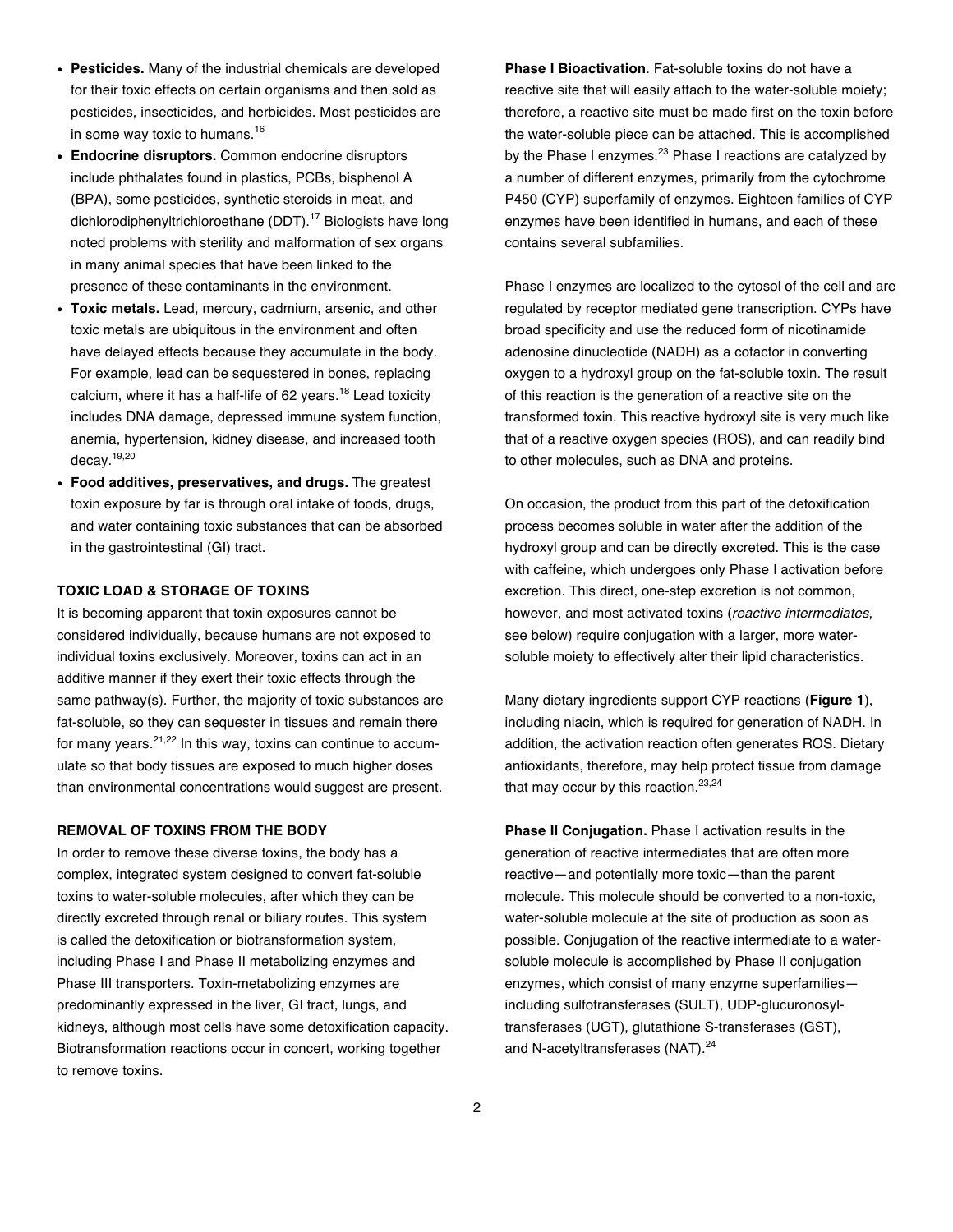Conjugation reactions not only require the water-soluble moiety that will be attached to the toxin—such as sulfate in the case of sulfation or glucuronic acid in the case of glucuronidation—but also use a large amount of energy in the form of adenosine triphosphate (ATP). In addition to energy repletion, Phase II reactions require an abundance of cofactors.<sup>23</sup> Multiple nutrients and phytonutrients may help support Phase II reactions (**Figure 1**).

**Phase III Transport.** Phase III proteins are transmembranespanning proteins that transport substrate out of the cell.<sup>24</sup> Depending on the membrane localization of the transporter, water-soluble toxins are exported from the cell to the circulation for eventual elimination by the kidneys or exported into the bile and then excreted via the feces.<sup>24</sup>

Phase I metabolizes a toxin and Phase II conjugates a watersoluble group to the toxin, promoting its excretion in Phase III. These activities work in concert and thus must be balanced. In particular, Phase II activities must keep up with the Phase I generation of reactive intermediates or an imbalance in the production of reactive substances occurs.





Detoxification occurs primarily in the liver, but also throughout the GI tract, kidneys, lungs, and brain. Nutrient support is vital for optimal functioning of detoxification pathways.

# **ENERGY PRODUCTION & OXIDATIVE STRESS IN TOXICITY**

As noted earlier, ATP is vital for adequate biotransformation. Generation of adequate ATP requires healthy, nutrientsupported mitochondria. Unfortunately, many toxins can inhibit mitochondrial function, which can lead to a decreased biotransformation capacity of other toxins.<sup>25</sup> Production of ROS is also a consequence of energy production, and excess presence of these damaging molecules—a state referred to as oxidative stress—is associated with toxicity.<sup>26</sup>

**Nutrients that support mitochondrial function** include the essential cofactors for energy production: thiamin, riboflavin, niacin, pantothenic acid, and magnesium. Also, nutrients that help protect the body from oxidative stress, such as vitamins C and E, zinc, selenium, and copper, are beneficial.<sup>27,28</sup>

#### **DIGESTION, EXCRETION & DIET IN TOXICITY**

Gastric emptying, intestinal transit, and bile secretion are part of healthy digestion and can have a profound effect on detoxification. Toxins that are conjugated in the intestinal tract and during first pass metabolism in the liver are primarily excreted via bile, which requires healthy fecal production. Dietary fiber supports healthy excretion—which is important for removing biotransformed toxins—and has been shown to bind some toxins directly, thereby facilitating their removal before significant absorption occurs.<sup>29</sup>

Human urinary pH can range from 4.6 (acidic) to 8.0 (alkaline), $30$  which may affect the elimination of toxins. For example, urine alkalinization increases the urine elimination of methylchlorophenoxyproprionic acid and 2,4-dichlorophenoxyacetic acid (herbicides). <sup>31</sup> In the event of acute poisoning or overdose of toxins, alkalinization of urine to pH ≥ 7.5 is a method for the enhanced elimination of toxins under acute medical settings.<sup>31</sup> Clinical studies have shown that alkaline minerals commonly found in fruits and vegetables increase urinary pH.<sup>32,33</sup> Thus, progressive alkalinization of urine via dietary agents may assist metabolic detoxification by enhancing urinary excretion of weak acids.<sup>34</sup> In addition, adequate intake of water is essential to maintaining healthy kidney function and promoting urinary excretion of toxins.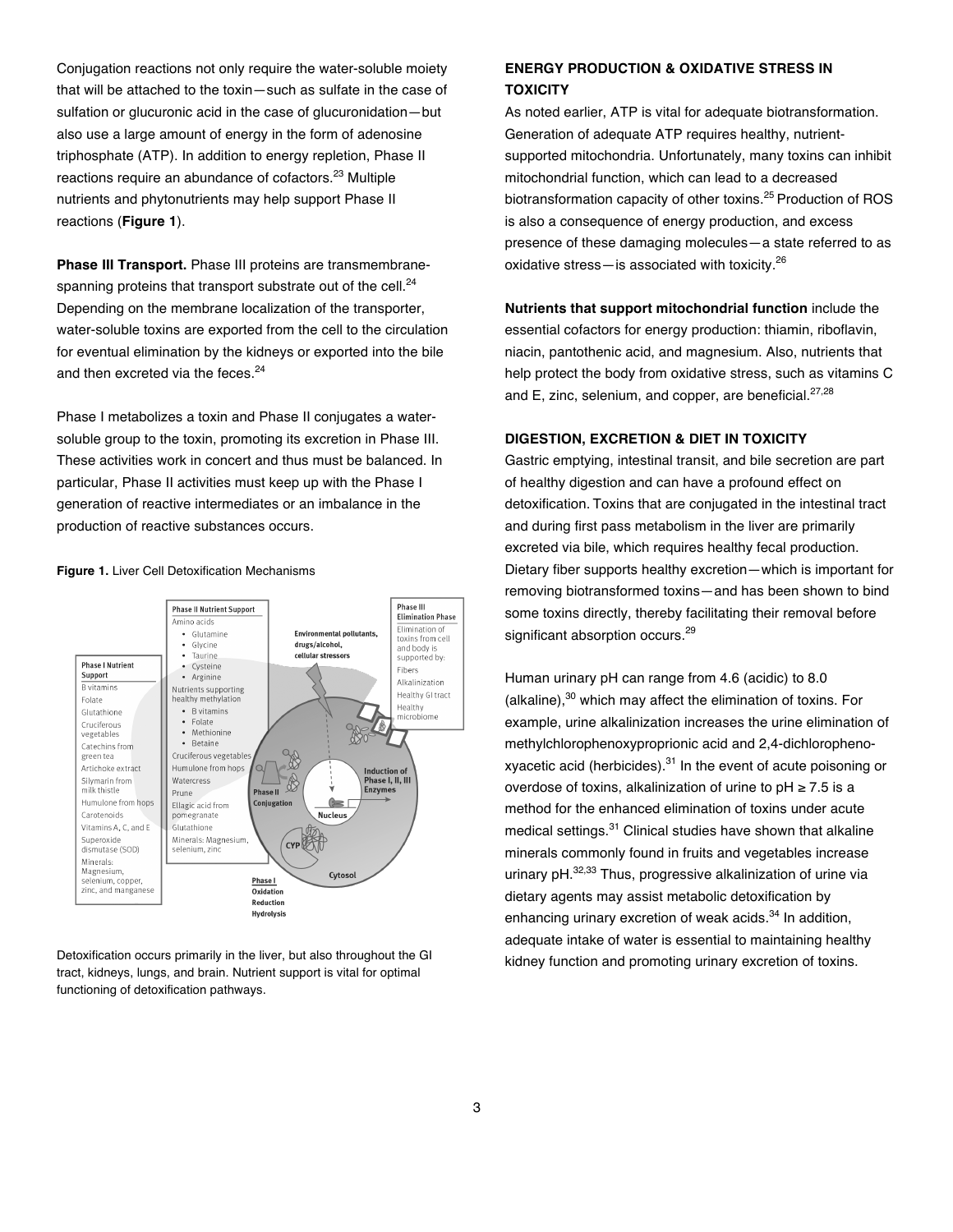## **NUTRITION & THE DETOXIFICATION SYSTEM**

In addition to support for excretion, overall nutrition influences biotransformation in many other ways. Support for energy production, as well as generation of new enzymes (protein production), are vital during detoxification. Therefore, adequate intake of complex carbohydrates, energy-supportive fats, and high quality protein are essential for providing protective mechanisms against toxic damage.<sup>35</sup> Fats can be problematic, since many people consume too many unhealthy fats. Moreover, individuals undergoing toxic exposure may not efficiently absorb nutrients through the intestinal tract if they are also experiencing altered intestinal permeability. Therefore, provision of a highly bioavailable source of fats that can be used directly to support energy production is beneficial. The medium-chain triglycerides (MCTs) are fats that fit this profile.<sup>36</sup>

## **PHYTONUTRIENT SUPPORT FOR BALANCED DETOXIFICATION ACTIVITIES**

Nutrient support for all detoxification activities is essential to achieving healthy, balanced detoxification. Phytonutrients support detoxification through multiple mechanisms. Antioxidant activity supports Phase I specifically. Modulation of enzyme activity directly and induction of gene transcription of Phase I and II enzymes and Phase III proteins are additional mechanisms of phytonutrient regulation of detoxification.

Some phytonutrients support Phase I activity, such as indole-3 carbinol from broccoli, which provides modest support for the CYP1A enzymes. Overactivation of Phase I is a concern, however, and is associated with high, continuous levels of toxins that are known to be particularly effective at inducing Phase I activities. For example, smoked meats (heterocyclic amines formed on charbroiled beef) and dioxins have all been shown to over-induce CYP1A enzymes, and even low doses of these compounds induce CYP1A much more effectively than the modest support provided by indole-3-carbinol. $37-39$ 

Many phytonutrients also act as antioxidants and bind reactive intermediates and ROS from Phase I reactions. Therefore, nutrient modulators minimize damage caused by reactive intermediates, which may be one reason for the association between diets high in fruits and vegetables and reduced susceptibilities to many health conditions.<sup>40</sup>

Phytonutrients particularly beneficial for Phase II activities include catechins (from green tea and grapes), ellagic acid (from pomegranate and many berries), xanthohumol (from

hops), and glucosinolates (found in crucifers, such as watercress and broccoli).<sup>41</sup>

## **NUTRIENTS THAT SUPPORT DETOXIFICATION**

Provision of macronutrients is extremely important in a detoxification program. Water fasting has many adverse health effects, including decreased energy production, catabolism of lean tissue, upregulation of Phase I activities with a concomitant increase in oxidative stress, and decreased levels of Phase II cofactors. Detoxification is an energy-dependent process that puts a metabolic burden on the body. Instead of decreasing nutrient support, a focused, high impact source of nutrients is essential. However, this source of nutrients should have a low allergenic potential so as to minimize inflammation due to food allergen reactions.

An 8-week study in women with fibromyalgia demonstrated that a diet low in food allergens supplemented with a phytonutrientrich powdered supplement produced increased elimination of heavy metals and improved fibromyalgia symptoms compared to a standard American diet supplemented with rice protein powder.<sup>42</sup> A nutrient base that includes protein, carbohydrate, fiber, and fat is important to maintaining healthy metabolism during a detoxification program.

**Fiber**. Dietary fiber, such as isomalto-oligosaccharides (IMO), citrus pectin, and apple fiber, can benefit a detoxification program in many ways. Fiber supports intestinal mucosal cell barriers and improves beneficial colonic microbiota and bowel movements, which decrease toxic burden on the body and provide a first line of defense against toxins. Fiber promotes removal of the conjugated toxins that are excreted via bile and may decrease the absorption of some toxins.<sup>43-45</sup> Most notably, some fibers have been shown to directly bind toxins, thereby helping to remove potentially damaging toxins.<sup>45</sup>

**Protein.** Protein that provides methionine and cysteine in a highly absorbable form is of benefit to Phase II conjugation, as these amino acids can be used to generate the sulfation and glutathione cofactors. A high quality protein may also benefit those with toxic mercury burdens, since mercury exposure is associated with the depletion of specific amino acids that are precursors to neurotransmitters.<sup>46</sup> Methionine is also a component of S-adenosylmethionine (SAM), and is required for methylation (see page 5).

**N-Acetylcysteine (NAC).** NAC is a precursor of L-cysteine,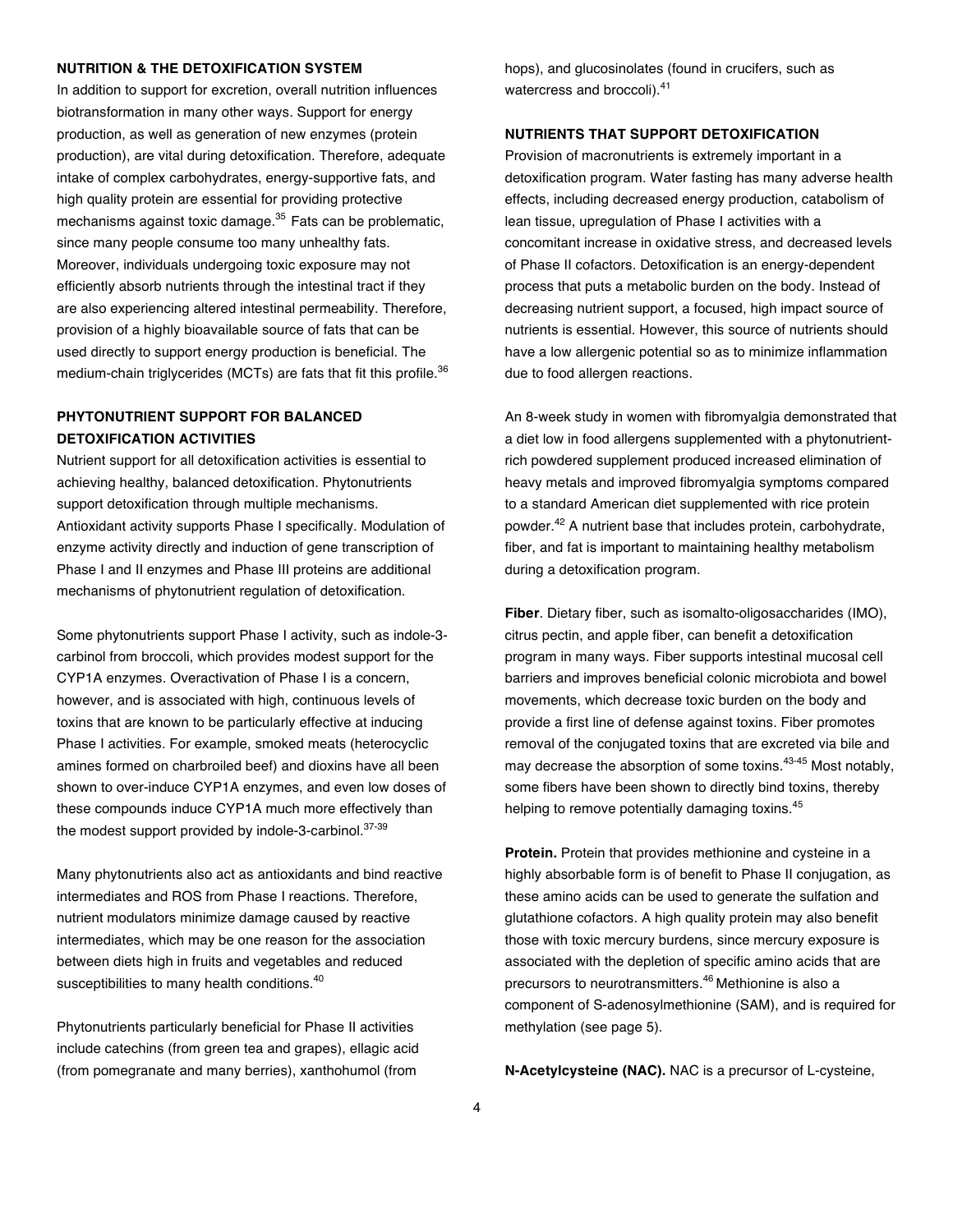and L-cysteine is a substrate and the rate-limiting factor in glutathione synthesis. Glutathione is an important antioxidant, plays a major role in the detoxification of both endogenous and xenobiotic compounds, and is a chelating agent for heavy metals.<sup>18</sup> In the presence of a toxic load of metals or oxidative stress, the demand for glutathione increases and L-cysteine could be depleted.<sup>46</sup> Orally administered glutathione is poorly absorbed, and direct supplementation of glutathione does not seem to improve glutathione status and biomarkers of oxidative stress in humans.<sup>47</sup> On the other hand, supplementation of NAC replenishes L-cysteine and has been shown to boost the endogenous synthesis of glutathione.<sup>48</sup>

**Methionine, Choline, Vitamin B<sub>12</sub> & Folate.** Methylation is one of the conjugation reactions of Phase II detoxification.<sup>49</sup> The methyl donor SAM is a cofactor required to form methyl conjugates. Thus, nutrients that are involved in 1-carbon metabolism and the production and recycling of SAM are essential to support balanced biotransformation. These nutrients include, but are not limited to, methionine, choline, vitamin  $B_{12}$ , and folate. Methionine is essential for the synthesis of SAM. Vitamin  $B_{12}$ , folate, and choline provide support for homocysteine metabolism, which drives remethylation of SAM. 50

**Super Oxide Dismutase (SOD).** SOD is an endogenous antioxidant enzyme present in nearly all cells exposed to oxygen. It neutralizes the highly reactive radical superoxide  $(O_2^-)$  to oxygen or hydrogen peroxide (which is further degraded by other endogenous enzymes such as catalase), thereby protecting cells from oxidative stress and superoxide toxicity. Different forms of SOD exists in humans, including cytosolic (Cu, Zn-SOD), mitochondrial (Mn-SOD), and extracellular (EC-SOD). 51

SOD can be extracted from dietary sources. Cantaloupe melon (*Cucumis melo*. L), for example, is rich in multiple forms of SOD (Fe-SOD; Cu, Zn-SOD; and Mn-SOD). However, SOD via oral consumption is denatured by gastric acid in the stomach. Encapsulating SOD using microencapsulation technology may enable the enzyme to reach the intestinal tract. Interestingly, oral consumption of the encapsulated melon SOD concentrate in animal models has been shown to increase endogenous antioxidant enzymes (SOD, glutathione peroxidase, and catalase) in the liver, adipose tissue, and heart tissue.<sup>52-55</sup> This suggests that this specially formulated SOD may potentially boost the body's endogenous antioxidant capacity.

**Ellagic Acid.** Ellagic acid, a phenol antioxidant found in many plant foods (e.g., pomegranate), may act directly against some metal toxicity (e.g., nickel) by chelating the metal and promoting its excretion, thereby providing protection from liver damage and oxidative stress.<sup>56</sup>

Ellagic acid promotes balanced detoxification via several mechanisms. It induces expression of glutathione synthesizing enzymes, GST, and other Phase II enzymes.<sup>57-59</sup> Reports that ellagic acid modulates CYP enzymes suggest a role for the compound in Phase I detoxification pathways as well. Ellagic acid has demonstrated direct binding to toxins, such as benzo[a]pyrene-related compounds from air pollution, rendering them non-toxic and promoting their excretion.<sup>60,61</sup>

**Green Tea Catechins**. A large body of literature studying the health benefits of catechins is available. These data suggest that catechins—a class of flavonoids found in high concentrations in green tea extracts—are bifunctional modulators that provide many beneficial activities, including induction of Phase I CYP enzymes and Phase II glucuronidation and glutathione conjugation enzymes.<sup>62</sup> Cell-based assavs demonstrated that catechins induce receptor-mediated gene expression of enzymes involved in metabolic detoxification.<sup>63</sup> Interestingly, some catechins have been shown to induce Phase I activities while others selectively inhibit Phase I activities.<sup>64-66</sup> A cell-based study showed that catechins inhibited the over-induction of Phase I activities by a toxic substance, but were able to moderately induce Phase I activity themselves when the toxin was not present.<sup>67</sup> This capacity of catechins to regulate expression and activity of Phase I enzymes suggests that this natural compound is effective for supporting a balanced detoxification system.

The molecular structure of catechins enables these compounds to act as chelators, binding to reactive intermediates produced by Phase I that are not immediately conjugated by a Phase II reaction, which is another mechanism by which this class of flavonoids may promote balanced detoxification.<sup>58,59</sup>

A cup of tea contains between 100 mg to 200 mg catechins, which is suggested to account for at least 90% of the observed beneficial effects of green tea.<sup>60,67</sup> Green tea catechins also have been shown to promote healthy intestinal microbiota and pH and to support healthy bowel function—qualities that further support detoxification.<sup>68</sup>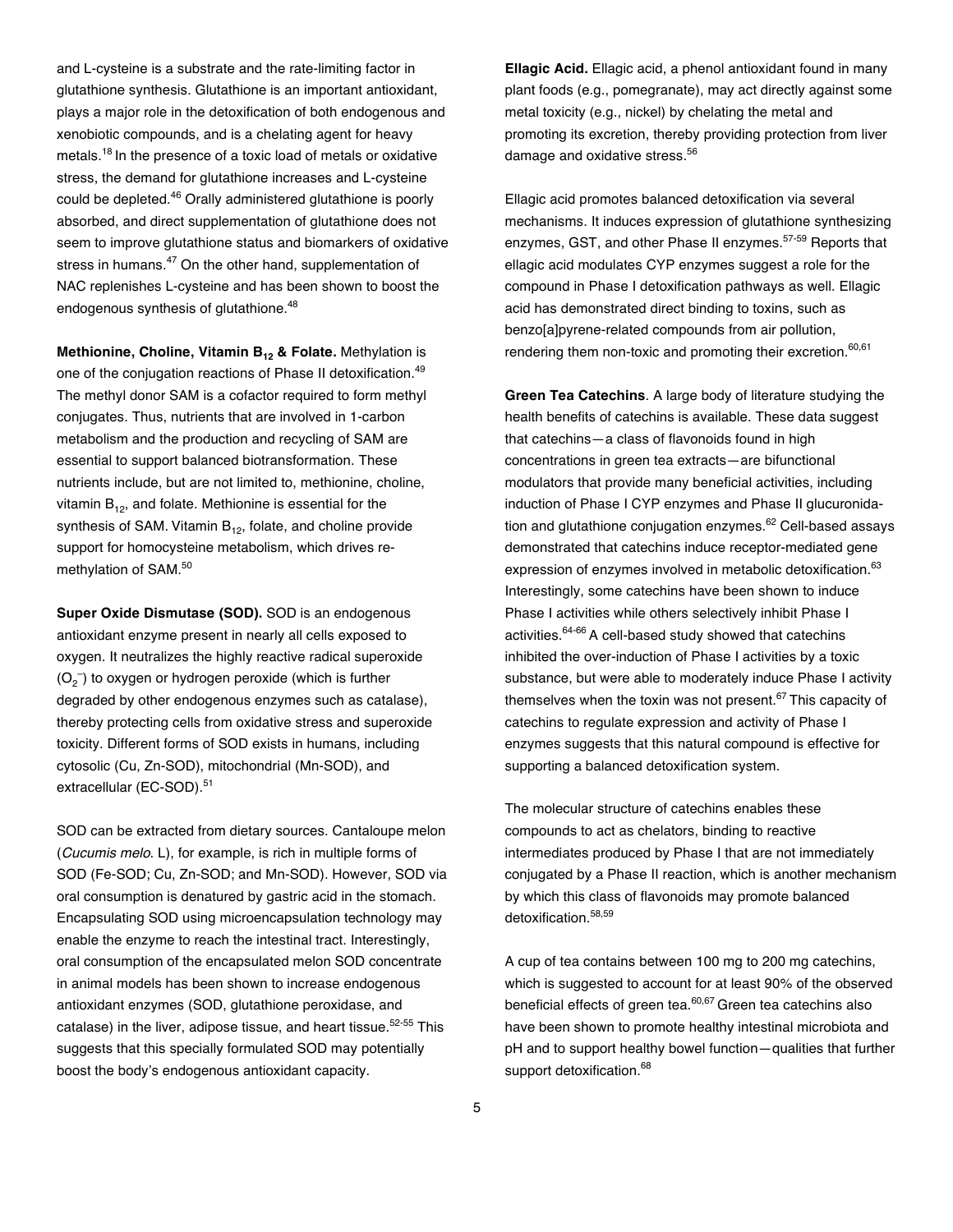**Glucosinolates.** Glucosinolates are sulfur-containing glycosides found in cruciferous vegetables. Intact plant cells contain the enzyme myrosinase that is physically separated from glucosinolates. $69$  When the plant cells are damaged as a result of chopping or chewing, myrosinase is released and interacts with glucosinolates, forming the biologically active compounds termed isothiocyanates.<sup>70</sup> Different types of glucosinolates form different types of isothiocyanates. For example, watercress (*Nasturtium officinale*) contains high levels of gluconasturtiin that is converted into phenethyl isothiocyanate (PEITC), and broccoli (*Brassica oleracea*) is rich in glucoraphanin that is metabolized to sulforaphane. These isothiocyanates have been shown to be potent inducers of antioxidant and Phase II detoxification enzymes via the Keap1/Nrf2 pathway.71-73 Plant myrosinase is inactivated by heat (e.g., cooking) and thus cooked cruciferous vegetables are devoid of myrosinase activity. However, research has shown that the human gut contains myrosinase-producing bacteria capable of converting some glucosinolates to isothiocyanates. 74,75

**Xanthohumol.** Xanthohumol is the most abundant prenylated flavonoid in the flowers of hops. Preclinical studies have found that xanthohumol exhibits a broad spectrum of biological activities, including suppression of nitric oxide production, down-regulation of IL-12, and inhibition of lipopolysaccharideinduced responses.76-77 Further, xanthohumol upregulates antioxidant and Phase II detoxification enzymes via the Keap1/Nrf2 pathway.<sup>78</sup> Xanthohumol has also been shown to act as a selective kinase response modulator (SKRM) and inhibit NF-κB signaling pathways.<sup>79-81</sup>

**Silymarin.** Silymarin (from milk thistle) has been used in traditional medicine throughout the world as a hepatoprotectant, and recent studies demonstrate effective liver-protectant functions of silymarin.<sup>64,65</sup> Randomized, controlled clinical trials have demonstrated a beneficial effect of 420 mg silymarin per day on indices of liver function in patients with various etiologies of acute hepatitis. Other studies have found similar benefits for patients with liver disease—including those exposed to toxic levels of industrial phenolics, such as toluene.65,66 Silymarin has also been shown to increase serum glutathione and glutathione peroxidase in patients with liver disease and induce glutathione transferase activity in animals.<sup>82,83</sup> Silymarin glycosides exhibit potent antioxidant activity, and therefore silymarin may act as a bifunctional modulator.<sup>68</sup>

**Artichoke.** Traditional medicine has long used artichoke extract (*Cynara scolymus*) for liver support, and several bioactives have been identified, including chlorogenic acid, cynarin, caffeic acid, and luteolin.<sup>69,70</sup> Results from cell-based studies suggest that artichoke has potent antioxidant activity and attenuates toxin-induced reduction of glutathione reserves.71,72 Artichoke leaf extract administration for two weeks protected rats against oxidative stress-induced hepatotoxicity.<sup>73</sup> Consumption of encapsulated artichoke extract has been shown to increase the absorption of these bioactives in humans, resulting in the production of beneficial metabolites such as ferulic acid.<sup>84</sup> Ferulic acid, chlorogenic acid, and cynarin provide strong antioxidant protection, which may account for some of their health-promoting activities.<sup>69,70</sup>

## **CLINICAL APPLICATIONS**

Optimizing the body's ability to manage and excrete toxins is essential for optimal health. Several recent reviews have discussed targeted, nutrient-based detoxification intervention therapies for patients with CFS, FM, MCS, and Parkinson's disease, as well as in apparently healthy individuals. 37,75-80

Decreasing exposure to toxins is extremely important in all programs. However, minimizing toxin exposure is only one part of a successful strategy to decrease susceptibility to toxicityrelated conditions. Low-allergy-potential, targeted nutrition that provides the full spectrum of cofactor precursors, support for excretion, and bifunctional inducers for balanced Phase I and Phase II biotransformation may promote balanced detoxification and health throughout life.

**Table 2.** Clinical Considerations for Programs to Support **Biotransformation** 

- Decrease exposure to toxins
- Provide nutritional support for biotransformation and conjugation reactions
- Provide nutritional support for energy production during detoxification programs
- Support endogenous antioxidant mechanisms for biotransformation and heavy metal detoxification
- Provide methyl donors to promote methylation pathways
- Support healthy digestion and excretion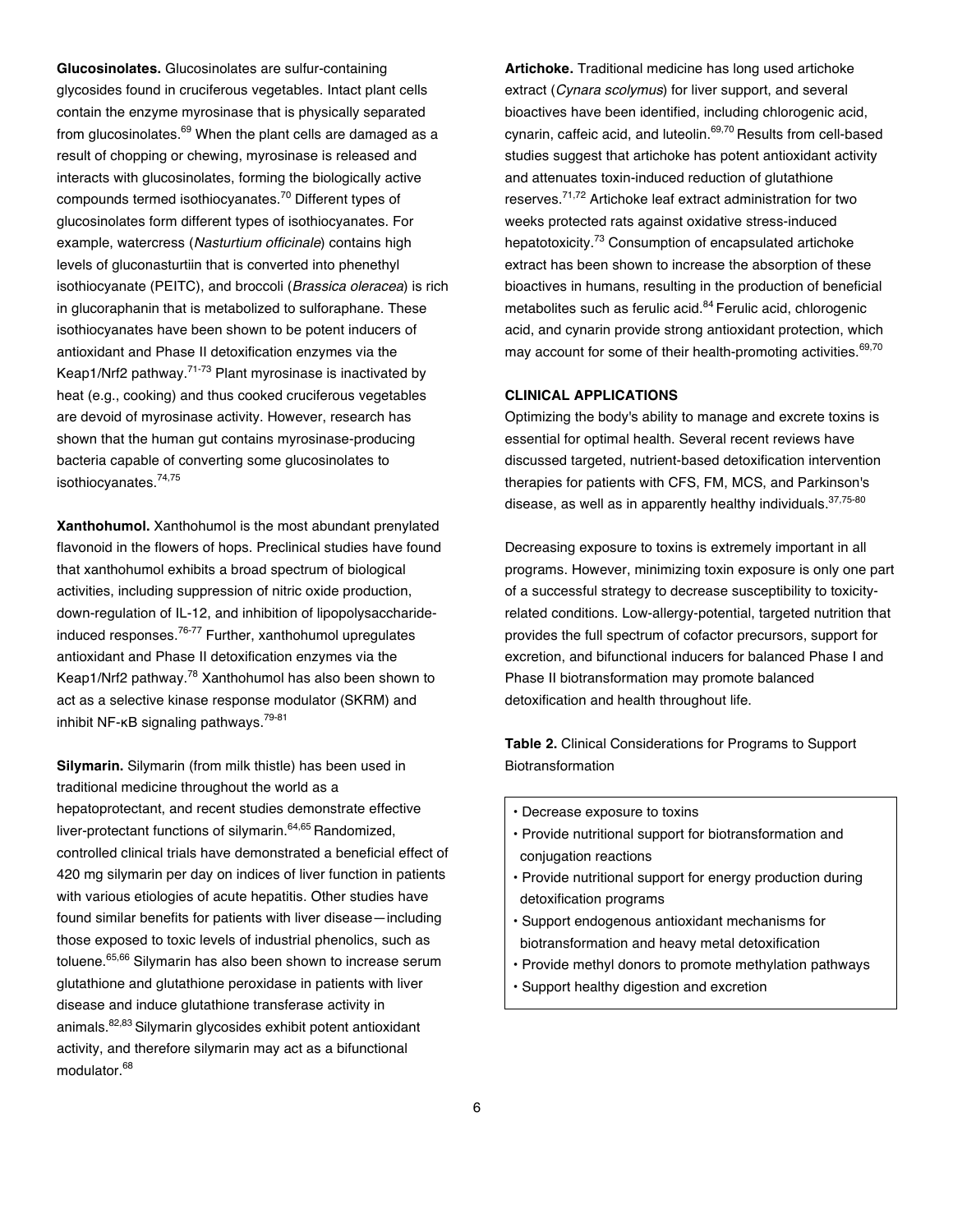#### **REFERENCES**

- 1. NCI Dictionary of Cancer Terms. (Accessed October 12, 2015, at http://www.cancer.gov/publications/dictionaries/cancer-terms?expand=T.)
- Kern JK, Geier DA, Bjorklund G, et al. Evidence supporting a link between dental amalgams and chronic illness, fatigue, depression, anxiety, and suicide. *Neuro Endocrinol Lett*. 2014;35:537-552.
- 3. Moro AM, Brucker N, Charao MF, et al. Early hematological and immunological alterations in gasoline station attendants exposed to benzene. *Environ Res*. 2015;137:349-356.
- 4. Callahan CL, Al-Batanony M, Ismail AA, et al. Chlorpyrifos exposure and respiratory health among adolescent agricultural workers. *Int J Environ Res Public Health*. 2014;11:13117-13129.
- 5. Bowler RM, Roels HA, Nakagawa S, et al. Dose-effect relationships between manganese exposure and neurological, neuropsychological and pulmonary function in confined space bridge welders. *Occup Environ Med*. 2007;64:167-177.
- 6. Baker MG, Criswell SR, Racette BA, et al. Neurological outcomes associated with low-level manganese exposure in an inception cohort of asymptomatic welding trainees. *Scand J Work Environ Health*. 2015;41:94-101.
- 7. Freitas F, Brucker N, Durgante J, et al. Urinary 1-hydroxypyrene is associated with oxidative stress and inflammatory biomarkers in acute Myocardial Infarction. *Int J Environ Res Public Health*. 2014;11:9024-9037.
- 8. Chin-Chan M, Navarro-Yepes J, Quintanilla-Vega B. Environmental pollutants as risk factors for neurodegenerative disorders: Alzheimer and Parkinson diseases. *Front Cell Neurosci*. 2015;9:124.
- 9. Genuis SJ, Kelln KL. Toxicant exposure and bioaccumulation: a common and potentially reversible cause of cognitive dysfunction and dementia. *Behav Neurol*. 2015;2015:620143.
- 10. Tang M, Chen K, Yang F, Liu W. Exposure to organochlorine pollutants and type 2 diabetes: a systematic review and meta-analysis. *PLoS One*. 2014;9:e85556.
- 11. Cao Y. Environmental pollution and DNA methylation: carcinogenesis, clinical significance, and practical applications. *Front Med*. 2015;9:261-274.
- 12. Bachurin SO, Tkachenko SE, Lermontova NN. Pyridine derivatives: structure-activity relationships causing parkinsonism-like symptoms. *Rev Environ Contam Toxicol*. 1991;122:1-36.
- 13. Gorell JM, Johnson CC, Rybicki BA, et al. Occupational exposure to manganese, copper, lead, iron, mercury and zinc and the risk of Parkinson's disease. *Neurotoxicology*. 1999;20:239-247.
- 14. Sherer TB, Betarbet R, Greenamyre JT. Environment, mitochondria, and Parkinson's disease. *Neuroscientist*. 2002;8:192-197.
- 15. Silkworth JB, Brown JF, Jr. Evaluating the impact of exposure to environmental contaminants on human health. *Clin Chem*. 1996;42:1345- 1349.
- 16. Bolognesi C, Morasso G. Genotoxicity of pesticides: potential risk for consumers. *Trends Food Sci Tech*. 2000;11:182-187.
- 17. Rochester JR. Bisphenol A and human health: a review of the literature. *Reprod Toxicol*. 2013;42:132-155.
- 18. Olmstead MJ. Heavy Metal Sources, Effects, and Detoxification. *Altern Complement Ther*. 2000;6:347-354.
- 19. Gerlach RF, Cury JA, Krug FJ, Line SR. Effect of lead on dental enamel formation. *Toxicology*. 2002;175:27-34.
- 20. Youravong N, Chongsuvivatwong V, Geater AF, Dahlen G, Teanpaisan R. Lead associated caries development in children living in a lead contaminated area, Thailand. *Sci Total Environ*. 2006;361:88-96.
- 21. La Merrill M, Emond C, Kim MJ, et al. Toxicological function of adipose tissue: focus on persistent organic pollutants. *Environ Health Perspect*. 2013;121:162-169.
- 22. Pestana D, Faria G, Sa C, et al. Persistent organic pollutant levels in human visceral and subcutaneous adipose tissue in obese individuals—depot differences and dysmetabolism implications. *Environ Res*. 2014;133:170- 177.
- 23. Liska DJ. The detoxification enzyme systems. *Altern Med Rev*. 1998;3:187- 198.
- 24. Xu C, Li CY, Kong AN. Induction of phase I, II and III drug metabolism/transport by xenobiotics. *Arch Pharm Res*. 2005;28:249-268.
- 25. Umeda S, Muta T, Ohsato T, et al. The D-loop structure of human mtDNA is destabilized directly by 1-methyl-4-phenylpyridinium ion (MPP+), a parkinsonism-causing toxin. *Eur J Biochem*. 2000;267:200-206.
- 26. Pall ML, Satterlee JD. Elevated nitric oxide/peroxynitrite mechanism for the common etiology of multiple chemical sensitivity, chronic fatigue syndrome, and posttraumatic stress disorder. *Ann N Y Acad Sci*. 2001;933:323-329.
- 27. Aw TY, Jones DP. Nutrient supply and mitochondrial function. *Annu Rev Nutr*. 1989;9:229-251.
- 28. Aruoma OI. Nutrition and health aspects of free radicals and antioxidants. *Food Chem Toxicol*. 1994;32:671-683.
- 29. Harris PJ, Sasidharan VK, Roberton AM, et al. Adsorption of a hydrophobic mutagen to cereal brans and cereal bran dietary fibres. *Mutat Res*. 1998;412:323-331.
- 30. Urine pH test. U.S. National Library of Medicine, 2014. (Accessed Jan. 26, 2016, at https://www.nlm.nih.gov/medlineplus/ency/article/003583.htm.)
- 31. Proudfoot AT, Krenzelok EP, Vale JA. Position Paper on urine alkalinization. *J Toxicol Clin Toxicol*. 2004;42:1-26.
- 32. Berardi JM, Logan AC, Rao AV. Plant based dietary supplement increases urinary pH. *J Int Soc Sports Nutr*. 2008;5:20.
- 33. Konig D, Muser K, Dickhuth HH, Berg A, Deibert P. Effect of a supplement rich in alkaline minerals on acid-base balance in humans. *Nutr J*. 2009;8:23.
- 34. Minich DM, Bland JS. Acid-alkaline balance: role in chronic disease and detoxification. *Altern Ther Health Med*. 2007;13:62-65.
- 35. Lall SB, Singh B, Gulati K, Seth SD. Role of nutrition in toxic injury. *Indian J Exp Biol*. 1999;37:109-116.
- 36. De Gaetano A, Castagneto M, Mingrone G, et al. Kinetics of medium-chain triglycerides and free fatty acids in healthy volunteers and surgically stressed patients. *JPEN J Parenter Enteral Nutr*. 1994;18:134-140.
- 37. McDanell RE, Henderson LA, Russell K, McLean AE. The effect of brassica vegetable consumption on caffeine metabolism in humans. *Hum Exp Toxicol*. 1992;11:167-172.
- 38. Vanden Heuvel JP, Clark GC, Kohn MC, et al. Dioxin-responsive genes: examination of dose-response relationships using quantitative reverse transcriptase-polymerase chain reaction. *Cancer Res*. 1994;54:62-68.
- 39. Kall MA, Clausen J. Dietary effect on mixed function P450 1A2 activity assayed by estimation of caffeine metabolism in man. *Hum Exp Toxicol*. 1995;14:801-807.
- 40. Turati F, Rossi M, Pelucchi C, Levi F, La Vecchia C. Fruit and vegetables and cancer risk: a review of southern European studies. *Br J Nutr*. 2015;113 Suppl 2:S102-110.
- 41. Hodges RE, Minich DM. Modulation of metabolic detoxification pathways using foods and food-derived components: a scientific review with clinical application. *J Nutr Metab*. 2015;2015:760689.
- 42. Lamb JJ, Konda VR, Quig DW, et al. A program consisting of a phytonutrient-rich medical food and an elimination diet ameliorated fibromyalgia symptoms and promoted toxic-element detoxification in a pilot trial. *Altern Ther Health Med*. 2011;17:36-44.
- 43. Yen CH, Tseng YH, Kuo YW, Lee MC, Chen HL. Long-term supplementation of isomalto-oligosaccharides improved colonic microflora profile, bowel function, and blood cholesterol levels in constipated elderly people--a placebo-controlled, diet-controlled trial. *Nutrition*. 2011;27:445-450.
- 44. Eliaz I, Hotchkiss AT, Fishman ML, Rode D. The effect of modified citrus pectin on urinary excretion of toxic elements. *Phytother Res*. 2006;20:859- 864.
- 45. Zhang N, Huang C, Ou S. In vitro binding capacities of three dietary fibers and their mixture for four toxic elements, cholesterol, and bile acid. *J Hazard Mater*. 2011;186:236-239.
- 46. Quig D. Cysteine metabolism and metal toxicity. *Altern Med Rev*. 1998;3:262-270.
- 47. Allen J, Bradley RD. Effects of oral glutathione supplementation on systemic oxidative stress biomarkers in human volunteers. *J Altern Complement Med*. 2011;17:827-833.
- 48. Atkuri KR, Mantovani JJ, Herzenberg LA, Herzenberg LA. N-Acetylcysteine- a safe antidote for cysteine/glutathione deficiency. *Curr Opin Pharmacol*. 2007;7:355-359.
- 49. Jancova P, Anzenbacher P, Anzenbacherova E. Phase II drug metabolizing enzymes. *Biomed Pap Med Fac Univ Palacky Olomouc Czech Repub*. 2010;154:103-116.
- 50. Selhub J. Folate, vitamin B12 and vitamin B6 and one carbon metabolism. *J Nutr Health Aging*. 2002;6:39-42.
- 51. Landis GN, Tower J. Superoxide dismutase evolution and life span regulation. *Mech Ageing Dev*. 2005;126:365-379.
- 52. Carillon J, Romain C, Bardy G, et al. Cafeteria diet induces obesity and insulin resistance associated with oxidative stress but not with inflammation: improvement by dietary supplementation with a melon superoxide dismutase. *Free Radic Biol Med*. 2013;65:254-261.